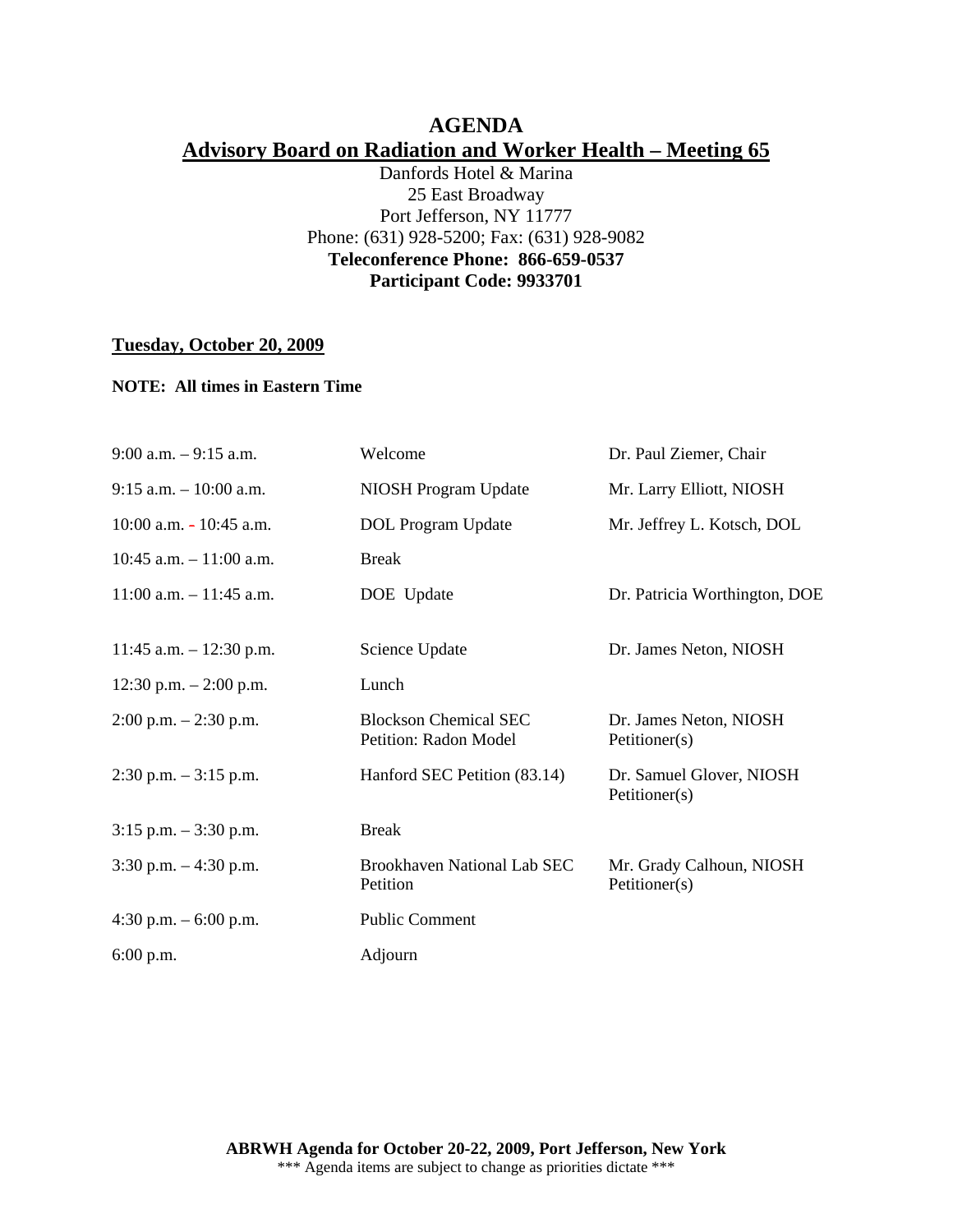# **AGENDA Advisory Board on Radiation and Worker Health – Meeting 63**

Danfords Hotel & Marina 25 East Broadway Port Jefferson, NY 11777 Phone: (631) 928-5200; Fax: (631) 928-9082 **Teleconference Phone: 866-659-0537 Participant Code: 9933701** 

# **Wednesday, October 21, 2009**

#### **NOTE: All times in Eastern Time**

| $9:00$ a.m. $-9:15$ a.m.   | Welcome                                                              |                                            |
|----------------------------|----------------------------------------------------------------------|--------------------------------------------|
| $9:15$ a.m. $-10:00$ a.m.  | Oak Ridge Hospital SEC Petition                                      | Dr. James Lockey, Member<br>Petitioner(s)  |
| $10:00$ a.m. $-11:00$ a.m. | Bliss and Laughlin Steel Facility<br><b>SEC</b> Petition             | Dr. Samuel Glover, NIOSH<br>Petitioner(s)  |
| $11:00$ a.m. $-11:15$ a.m. | <b>Break</b>                                                         |                                            |
| $11:15$ a.m. $-12:15$ p.m. | Piqua Organic Moderated Reactor<br><b>SEC Petition</b>               | Mr. Charles Nelson, NIOSH<br>Petitioner(s) |
| $12:15$ p.m. $-1:45$ p.m.  | Lunch                                                                |                                            |
| 1:45 p.m. $-2:30$ p.m.     | Metals and Controls Corp. SEC<br>Petition $(83.14)$                  | Dr. James Neton, NIOSH<br>Petitioner(s)    |
| $2:30$ p.m. $-3:30$ p.m.   | Electro-Metallurgical Co. SEC<br>Petition                            | Mr. Chris Crawford, NIOSH<br>Petitioner(s) |
| $3:30$ p.m. $-3:45$ p.m.   | <b>Break</b>                                                         |                                            |
| $3:45$ p.m. $-4:45$ p.m.   | University of Rochester Atomic<br><b>Energy Project SEC Petition</b> | Dr. Lara Hughes, NIOSH<br>Petitioner(s)    |
| 4:45 p.m. $-6:00$ p.m.     | <b>Break</b>                                                         |                                            |
| 6:00 p.m. $-7:30$ p.m.     | <b>Public Comment</b>                                                |                                            |
| 7:30 p.m.                  | Adjourn                                                              |                                            |